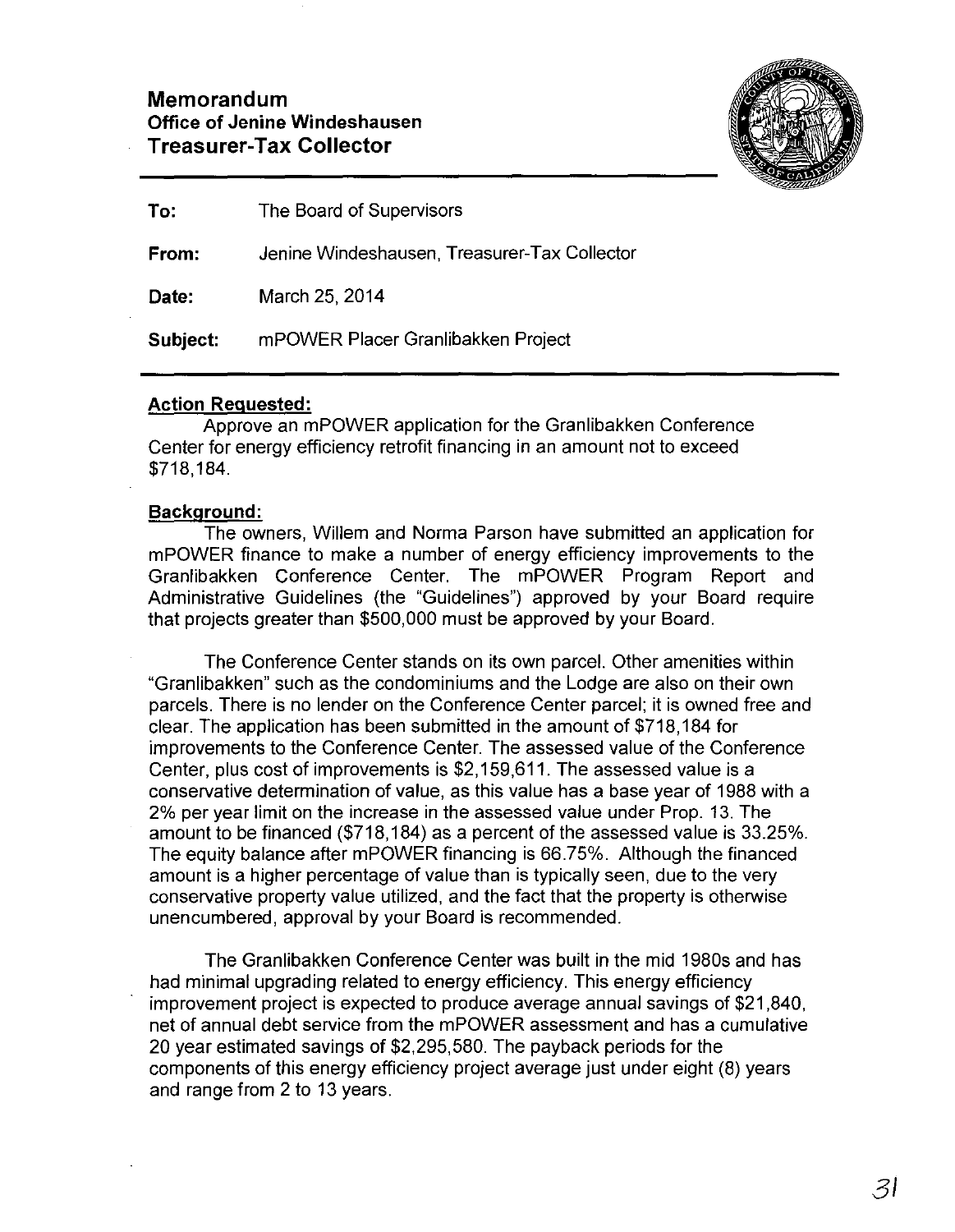The application meets all other program requirements. A summary of the application criteria and details of the improvements to be financed are attached in Exhibit A and B respectively.

#### **Recommendation**

Pursuant to the Guidelines, the Program Steering Committee met and reviewed the application and then recommended approval of the application to the Treasurer-Tax Collector. The Committee consists of a representative from the Treasurer's Office, a representative from the Tax Collector's Office, a representative from the Auditor's Office, and a representative from the County Executive's Office; an attorney from County Counsel advises the Committee.

Based on the Steering Committee's review and recommendation and after further review by the Treasurer Tax Collector, it is recommended that your Board approve the Granlibakken Conference Center application for energy efficiency retrofit financing with mPOWER Placer in an amount not to exceed \$718,184.

#### **Fiscal Impact:**

A processing fee of \$1 ,300 will be collected upon disbursement of proceeds and any additional processing costs will be covered as a part of the long-term cost recovery plan for the Program.

Attachments: Application Criteria Granlibakken Project Details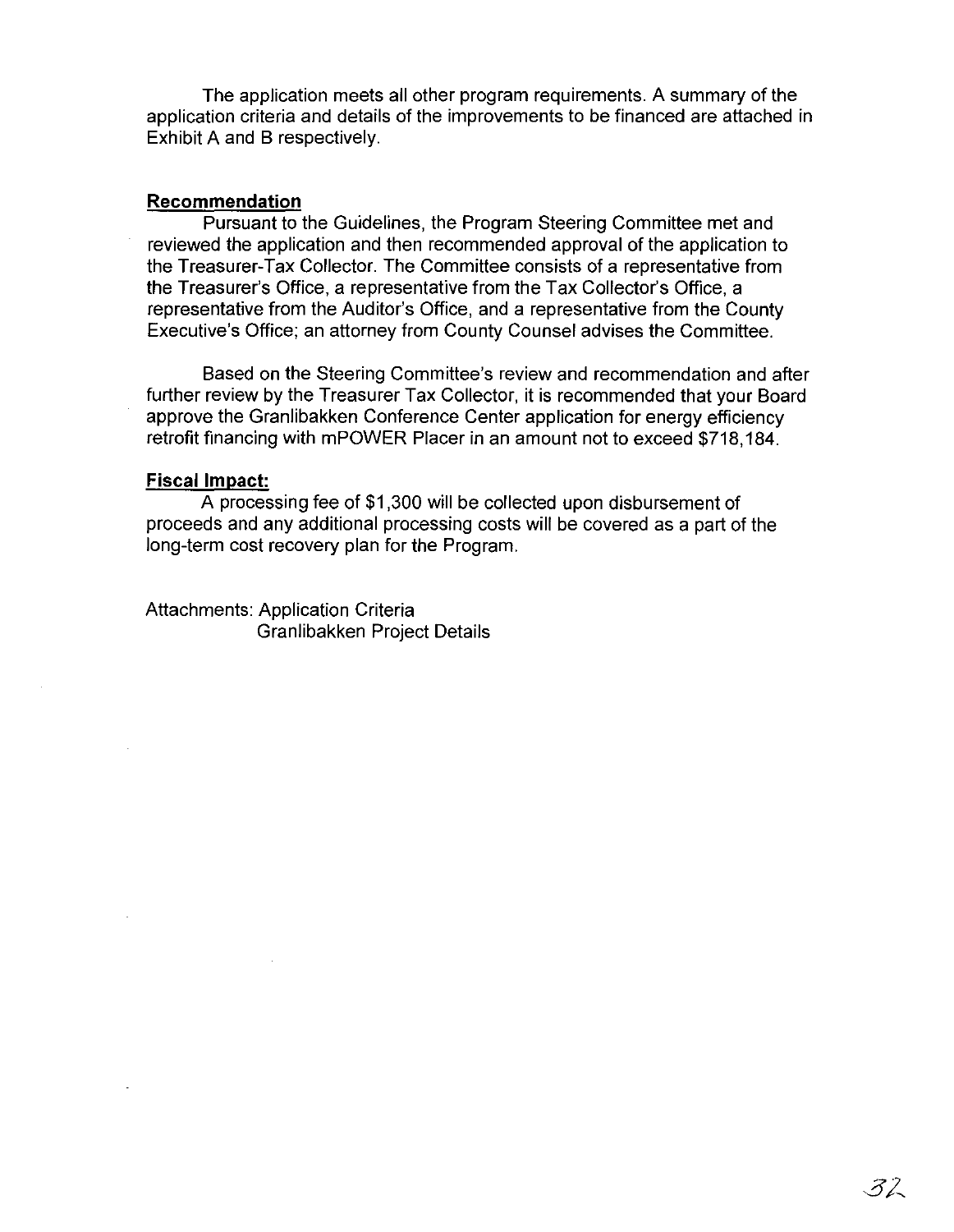# **Exhibit A**

## **Application Criteria**

- The property owner is current on the property taxes and has not been in default within the last three years.
- The property owner is not in bankruptcy and, if the property owner was subject to bankruptcy, it has been at least five years since discharge of bankruptcy, and the property is not an asset in a bankruptcy proceeding.
- The property's aggregate annual tax rate does not exceed 5% of the value.
- The property owner is current on all credit agreements with their lender.\*
- The property owner's lender has signed an acknowledgement letter which states that the voluntary assessment lien will not constitute a default under its Deed of Trust or other lending provisions.\*
- The principal amount of the contractual assessment may not exceed 10% of the property value plus the value of the Energy Improvements without lender consent.\*
- The value of the property plus the value of the Energy Improvements being financed is greater than the total of the principal amount of all outstanding debt.

\*These criteria are not applicable to the Granlibakken application as the property is owned free and clear.